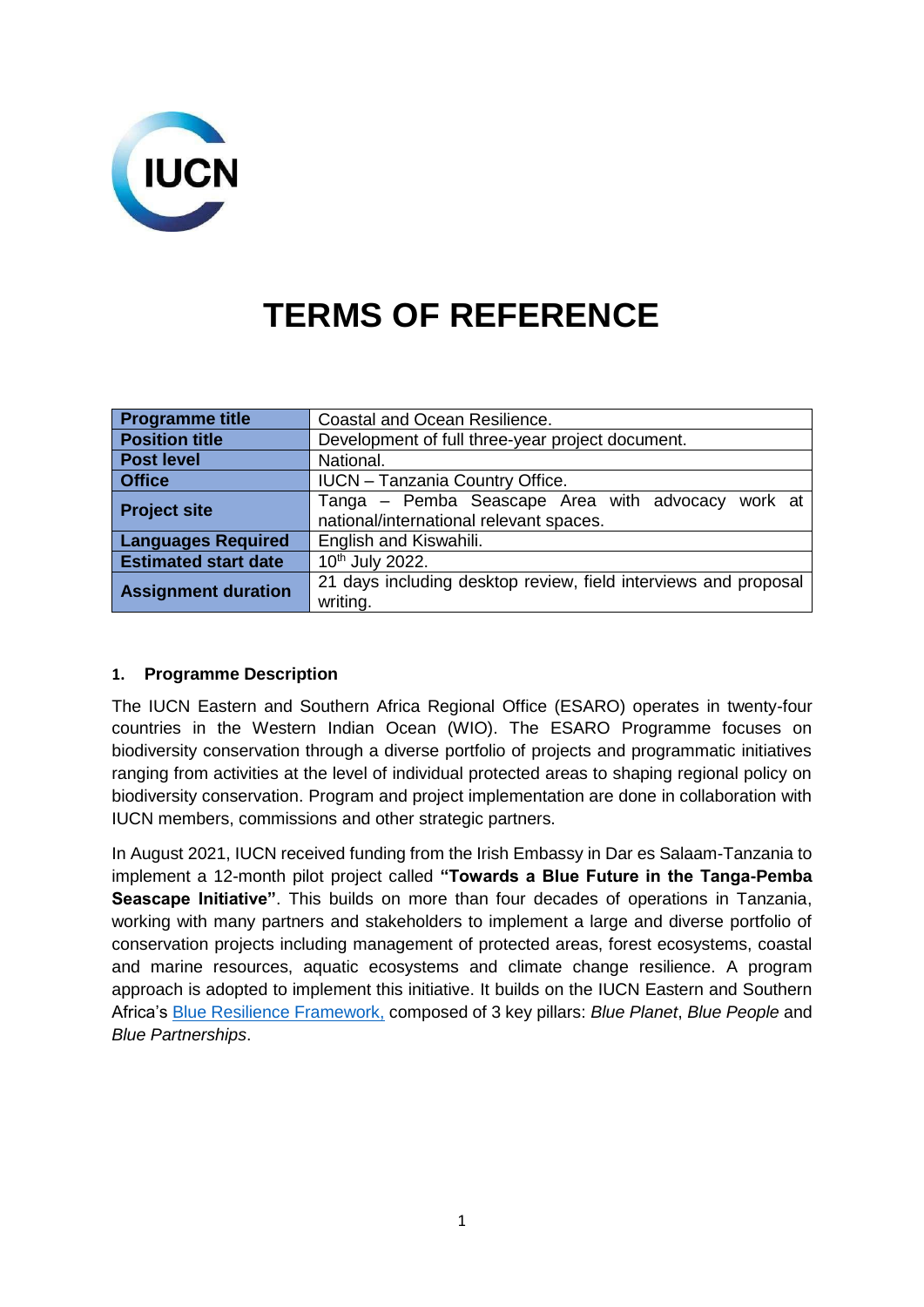# *Project Goal*

The goal of the project **"Towards a Blue Future in the Tanga-Pemba Seascape Initiative"** is to unlock and support the development of a blue economy while contributing to long-term effective, equitable and inclusive conservation of coastal and marine biodiversity and ecosystem services in the Tanga-Pemba seascape. Ideally, this aims to support the establishment and operationalisation of a regenerative and productive seascape in the Tanga-Pemba marine area.

## *Project Expected Outcomes*

The project has four expected outcomes:

- 1. Locally-relevant governance frameworks strengthened at the seascape level
- 2. Improved knowledge and awareness among key stakeholders in Tanga-Pemba Seascape and the Western Indian Ocean regional
- 3. Improved livelihoods and socio-economic status in the Tanga-Pemba Seascape
- 4. Enhanced advocacy in blue economy and conservation of coastal & marine resources and ecosystem services in the Tanga-Pemba seascape.

## *Project Expected Outputs*

To achieve the expected project outcomes, this initiative operates under four main components, namely (i) Governance, (ii) Knowledge, (iii) Action and (iv) Advocacy.

- (i) **Governance component**: An enhanced locally-relevant multi-stakeholder governance framework is developed and promoted to support equity and effectiveness in the decision-making, management and benefit sharing in the Tanga-Pemba Seascape
- (ii) **Knowledge component**: Relevant knowledge and awareness products are developed and disseminated among local communities, civil society, private sector and governments in the Tanga-Pemba Seascape and at the Western Indian Ocean regional level.
- (iii) **Action component**: Sustainable and resilient blue livelihoods are promoted, catalysed and supported in the Tanga-Pemba Seascape to efficiently conserve its blue natural capital and unlock its socio-economic development potential.
- (iv) **Advocacy component**: National and/or sub-national blue economy development strategies are strengthened through evidence-based advocacy efforts.

#### **2. Objective of the consultancy**

The pilot project **"Towards a Blue Future in the Tanga-Pemba Seascape Initiative"** ends in August 2022. However, our donor has indicated interest to extend this project for the next three years. Therefore, this consultancy aims to support IUCN to develop high quality threeyear full project proposal. The project is intended to be implemented at the Tanga-Pemba seascape area with some advocacy work outside seascape area.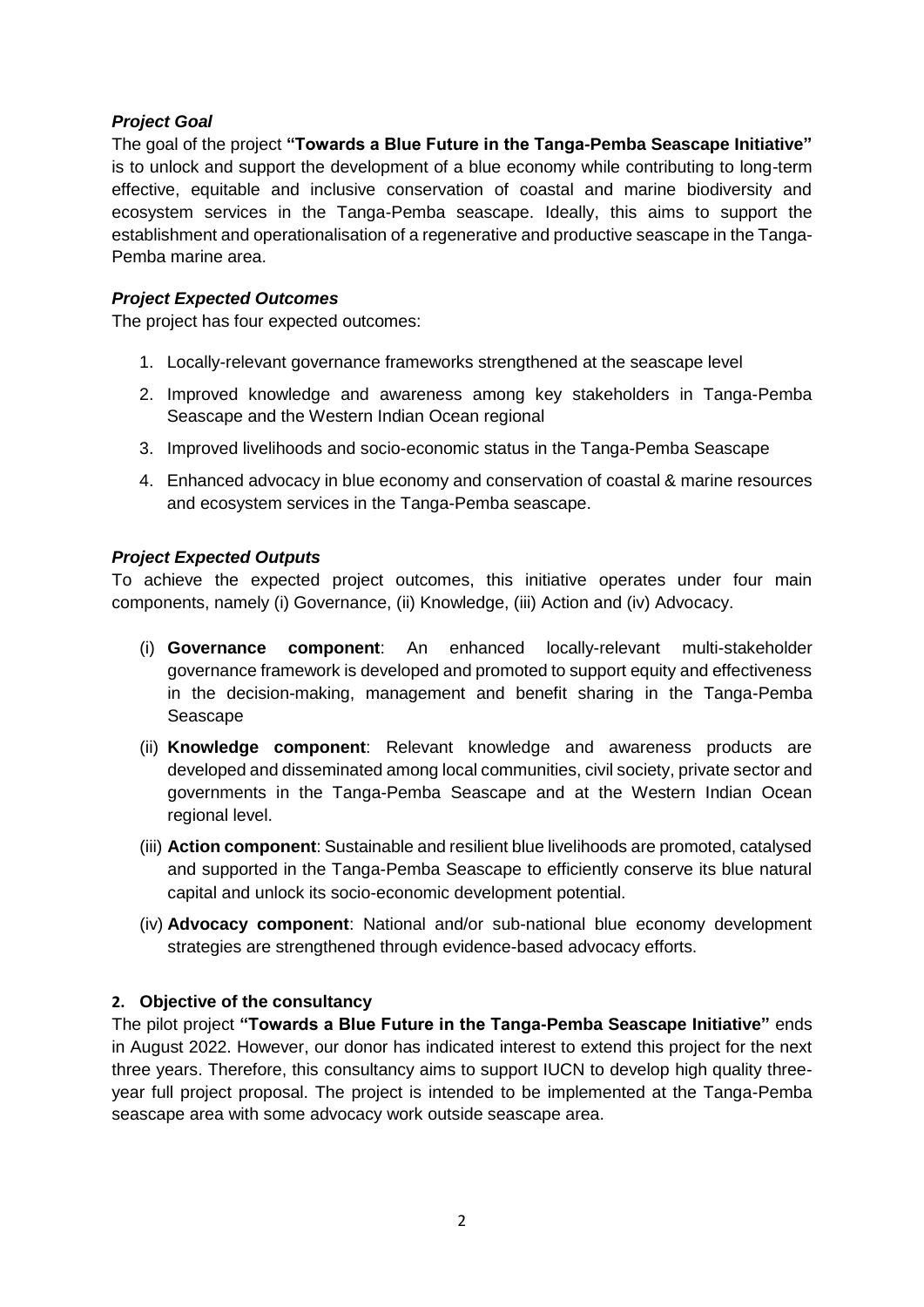For purposes of this assignment, Tanga-Pemba seascape area is the ocean area from Pangani district to the boundary with Kenya, to the western part of Pemba Island (red cycle in Figure 1).



Figure 1

# **3. Scope of work**

The scopes of services fall under two major result areas as follows;

- **A.** Development of full project proposal both narrative and budget. We have concept note that has been approved by our donor. The task of a consultant will be mainly to expand this concept note into a high quality detailed proposal. The concept proposed that the project will be working to achieve the following outcomes:
	- i. Improved livelihoods and socio-economic status of coastal communities (youth and women in particular) in the Tanga-Pemba Seascape.
	- ii. Improved adaptive governance through relevant collaborative frameworks strengthened at the Tanga – Pemba seascape level.
	- iii. Improved knowledge and awareness among key stakeholders in Tanga-Pemba Seascape and the Western Indian Ocean regional through co-design and co-delivery of projects.
	- iv. Enhanced advocacy in blue economy and conservation of coastal & marine resources and ecosystem services in the Tanga-Pemba seascape.
- **B.** Development of project Monitoring, Evaluation and Learning framework. A consultant is expected to develop a full MEL framework based on proposed project results.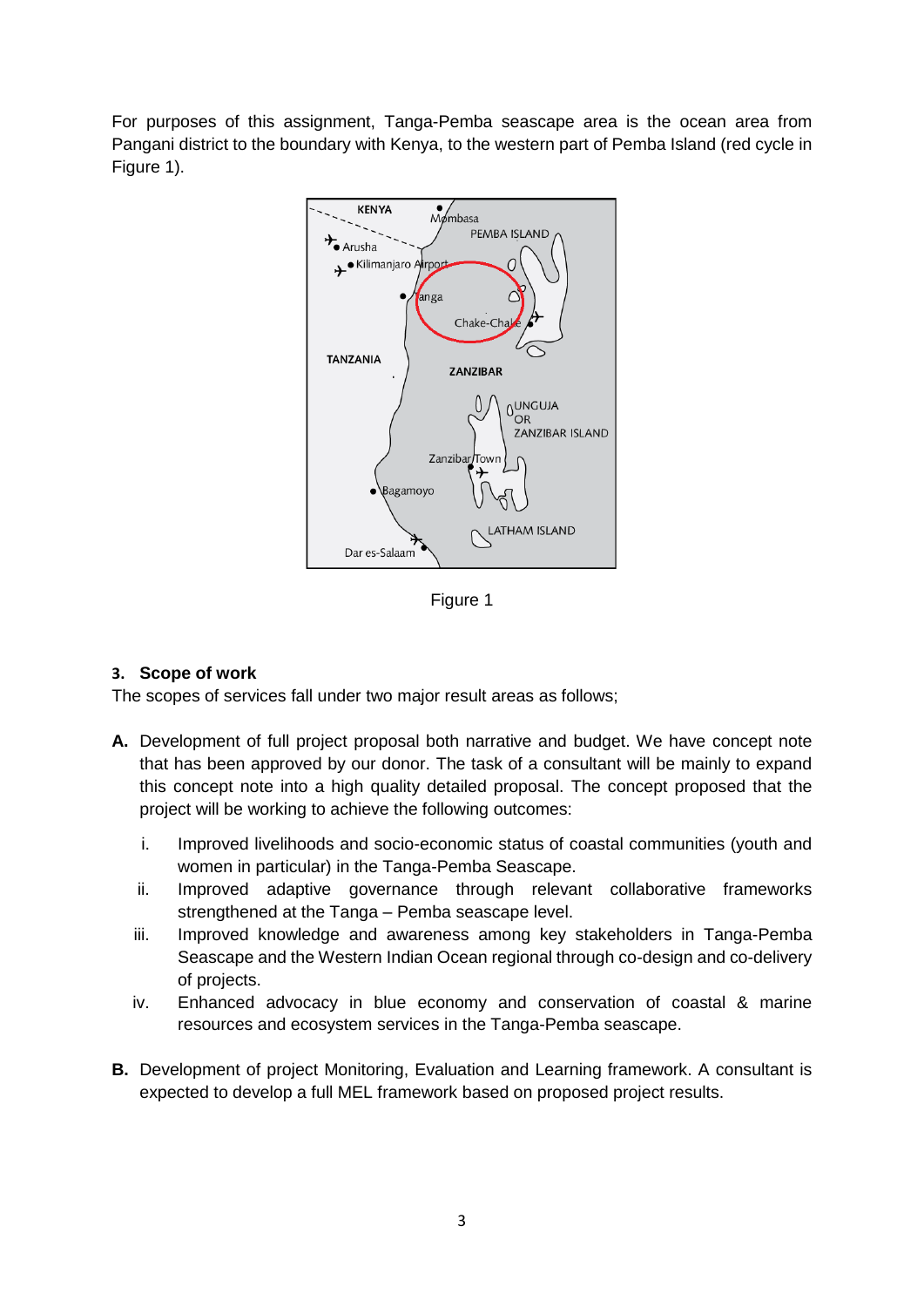# **4 Key Responsibilities and Tasks**

A consultant (s) will have the following functions and responsibilities;

- (a) Search, collect and review relevant documentaries to inform execution of this assignment.
- (b) Prepare inception report detailing;
	- (1) A comprehensive description of the consultant's understanding of the Terms of Reference and indicating any major inconsistency or deficiency in the Terms of Reference and proposed amendments.
	- (2) Methodologies to be used to carry out this assignment. The proposed methodologies should provide sufficient information needed under each of the two results areas of this assignment as stipulated under the scope of work above.
	- (3) A complete work plan for the entire period of undertaking this assignment.
- (c) Where relevant and with the support of project, organise and conduct field visit in the Tanga-Pemba seascape area, Zanzibar and Dar es Salaam for consultations with relevant Tanga-Pemba seascape stakeholders.
- (d) Prepare a draft project proposal and project MEL framework, share with IUCN for review and comments.
- (e) Incorporate comments from IUCN to produce the final project proposal and MEL framework.

# **5 Qualification and experience of the firm/consultant (s)**

The consultant (s) to undertake this consultancy is expected to have the following qualification and experience;

- A Team leader hold an advanced degree (Master or PhD) with expertise in the area of marine Biology, natural resources governance, marine natural resources management and Environment or related fields.
- A Team leader will have at least 10 years of proven experience in one of the technical areas listed above. Experience in marine natural resources planning and management, and/or MPAs planning and management will be an added advantage.
- A Team leader will have at least 10 years of proven experience in donor funded program/project management.
- A Team leader will have at least 10 years of experience in program/project development and fundraising.
- Excellent English and Kiswahili communication skills.

# **6 Budget, Deliverables and Schedule of Payments**

The budget is up to **10,000 Euros** depending on the qualification and experience of the consultant and proposed methodologies. This assignment is expected to be conducted for a maximum of 21 working days. The payments will be subject to withholding tax deduction of 5% for Tanzania residents as per Tanzania tax regulations. The timeline and payment schedule is as described in the table below.